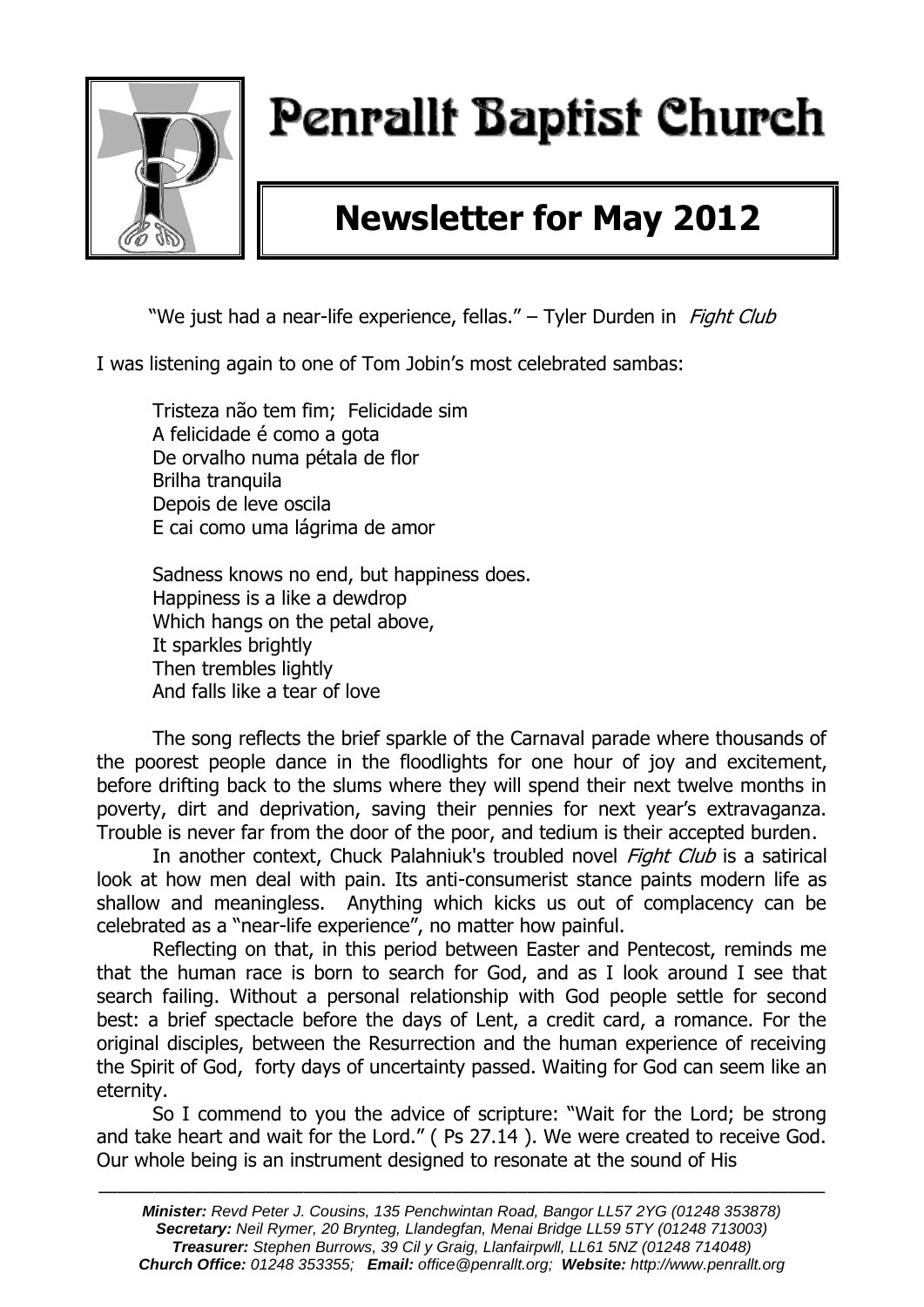approach. I have seen His awesome loving presence transform the lives of slumdwellers, cynical men, desperate strugglers and bewildered wanderers. The Spirit of God is the great invader of our lives, bringing the ultimate true-life experience. So let's pray for the Spirit of God to fall powerfully on our people and let's celebrate Pentecost Sunday with joy and enthusiasm.

God bless you, **Peter**

**Please note:** Evening services will start at **7.00pm** in June, July and August.

## **SERVICES in MAY**

### **May 6**

| 10.30am            | "Spiritual Disciplines for Ordinary People":<br>The Rule of Life: "a near-life experience"                               | Luke 10:25-28  |  |  |  |
|--------------------|--------------------------------------------------------------------------------------------------------------------------|----------------|--|--|--|
| 2.15 <sub>pm</sub> | Service in Bontnewydd                                                                                                    |                |  |  |  |
| 6.00pm             | Iona Communion Service: "If you want to build a vast and lofty<br>tower of greatness you have to set deep foundations of |                |  |  |  |
|                    | <i>humility."</i> - St. Augustine                                                                                        | Matthew 18:1-5 |  |  |  |
| <b>May 13</b>      |                                                                                                                          |                |  |  |  |
| 10.30am            | "Spiritual Disciplines for Ordinary People":                                                                             |                |  |  |  |
|                    | <b>The Discipline of Endurance</b>                                                                                       | James:1-8      |  |  |  |
| 6.00 <sub>pm</sub> | A-Team Service                                                                                                           |                |  |  |  |
| <b>May 20</b>      |                                                                                                                          |                |  |  |  |
| 10.30am            | John Robinson                                                                                                            |                |  |  |  |
| 6.00pm             | John Robinson                                                                                                            |                |  |  |  |

### **May 27**

10.30am Communion Service **"I was in the Spirit on the Lord's Day"** - Deeper Experiences of the Spirit-led Life (Pentecost Sunday) 6.00pm Churches Together in Bangor (CYTUN) joint service in the **CATHEDRAL.** (NO SERVICE IN PENRALLT)

### The Life You've Always Wanted.

We are completing a thirteen-part study on Spiritual Disciplines for Ordinary People, based on the book by John Ortberg The Life You've Always Wanted. It is on sale from Amazon for about £6. The Home Groups are following the studies in the book.

### **Our Preaching Team for May:**

Peter Cousins is Penrallt's minister. Revd. John Robinson is an American-naturalised-British missionary among speakers of the Celtic languages. A fluent Welsh speaker (he is a multi-linguist), he lives in Bangor and travels extensively. The A-Team is our Penrallt teenagers and their leaders.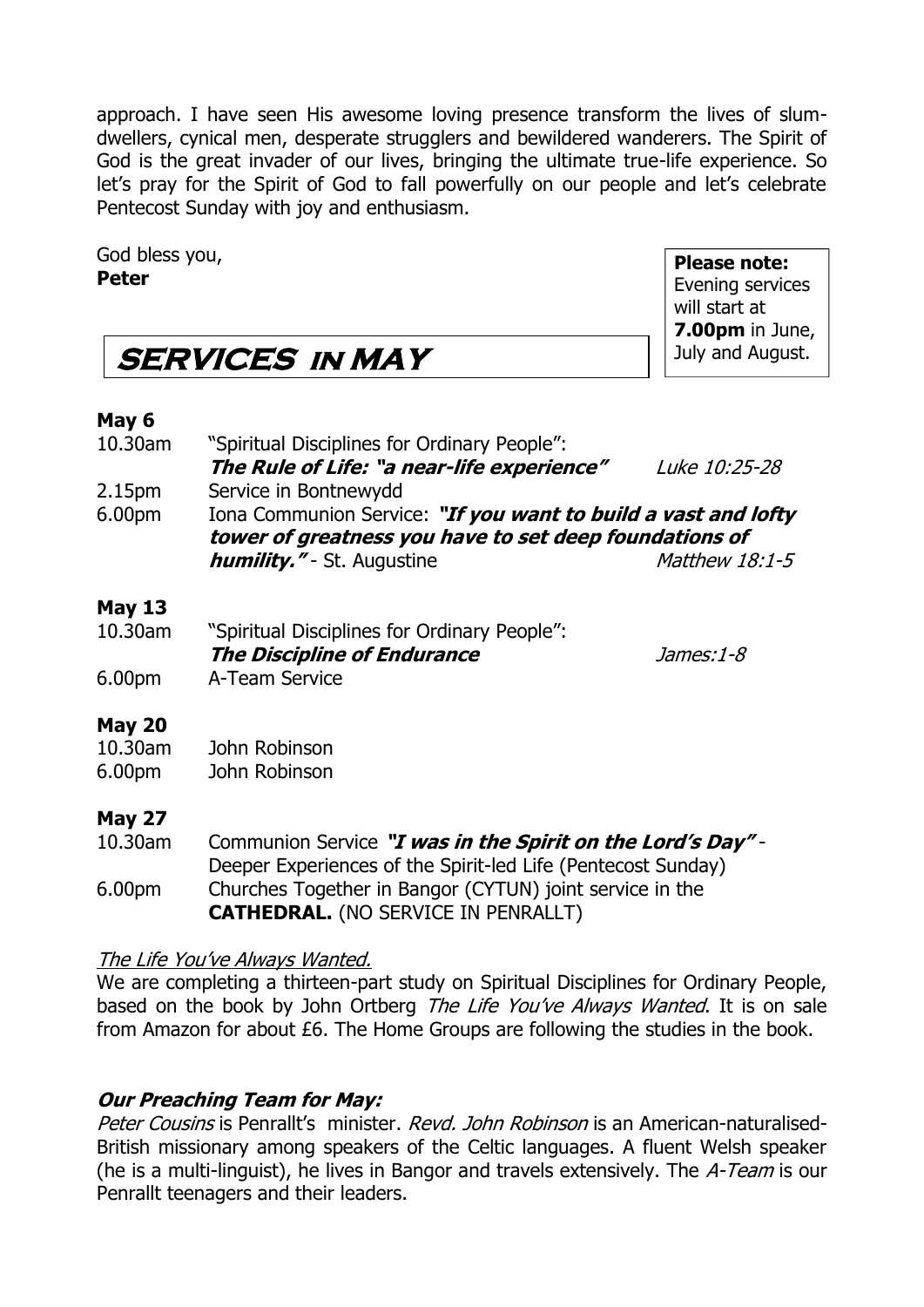### **CHURCH LUNCH**

We will host a church lunch on **Sunday May 6th** . Please bring enough buffet style "finger food" for yourselves and one or two others.

However, because of the extended Jubilee bank holiday we have thought it best not to organize a Church lunch on Sunday June 3<sup>rd</sup>.

### **Faith Café**

Faith Café takes place after the evening service, for students and young adults. Starting around 7:15 pm it is an evening of chat, interviews, music and discussions. May  $6<sup>th</sup>$  will be the last one of this academic year.

### **Sunday Evening May 27 th (6pm)**

It's not only Pentecost Sunday, but also the day before the Olympic Torch passes through Bangor. It has been decided, therefore, to make it a special Sunday evening. There will be no service in Penrallt this evening; instead, we will all meet on the Cathedral green for a picnic at 5pm with members of other Bangor churches. Each church will bring along a birthday cake (Pentecost is "The Church's Birthday") and we will share our picnics with each other before going into the Cathedral for a service together. You aren't going to want to miss that are you?

### **Olympic Torch Celebrations**

The churches of Bangor are joining in the celebrations to welcome the Olympic Torch to Bangor.

| Saturday 19:        | Family Fun Day at the Cathedral from 11am-3pm. It will include<br>making torches.                                                                                  |
|---------------------|--------------------------------------------------------------------------------------------------------------------------------------------------------------------|
| <b>Saturday 26:</b> | Children's torch-making session in St. John's Methodist Church.                                                                                                    |
| <b>Monday 28:</b>   | The Olympic Torch will pass in front of Penrallt. Join us on the<br>steps to greet the crowds between 4.30 and 5.30pm. (See<br>'Noticeboard' for further details.) |
| <b>Monday 28:</b>   | We are expecting a group of Christians from Aberystwyth to join<br>us for prayer. Details to be arranged.                                                          |
| Tuesday 29:         | A group of us from Bangor will travel to Chester (accompanying<br>the Torch) and meet with Christians there to pray. Details to be<br>arranged.                    |

## **Other Special Dates for May**

| Tuesday 1          |         | 7.00pm - 9.15pm Pastoral Care Course at Penrallt    |
|--------------------|---------|-----------------------------------------------------|
| <b>Tuesday 1</b>   | 9.00pm  | Kayleigh Devine-Smith (one of our students)         |
|                    |         | will give her end-of-course saxophone recital.      |
|                    |         | Please go along and support her (Powis Hall,        |
|                    |         | Main Arts building)                                 |
| <b>Wednesday 2</b> | 10.30am | Men's Prayer Meeting.                               |
| <b>Saturday 5</b>  |         | Pastoral Care course at Billy & Jon Elliott's house |
| <b>Tuesday 8</b>   |         | 7.00pm - 9.15pm Pastoral Care Course at Penrallt    |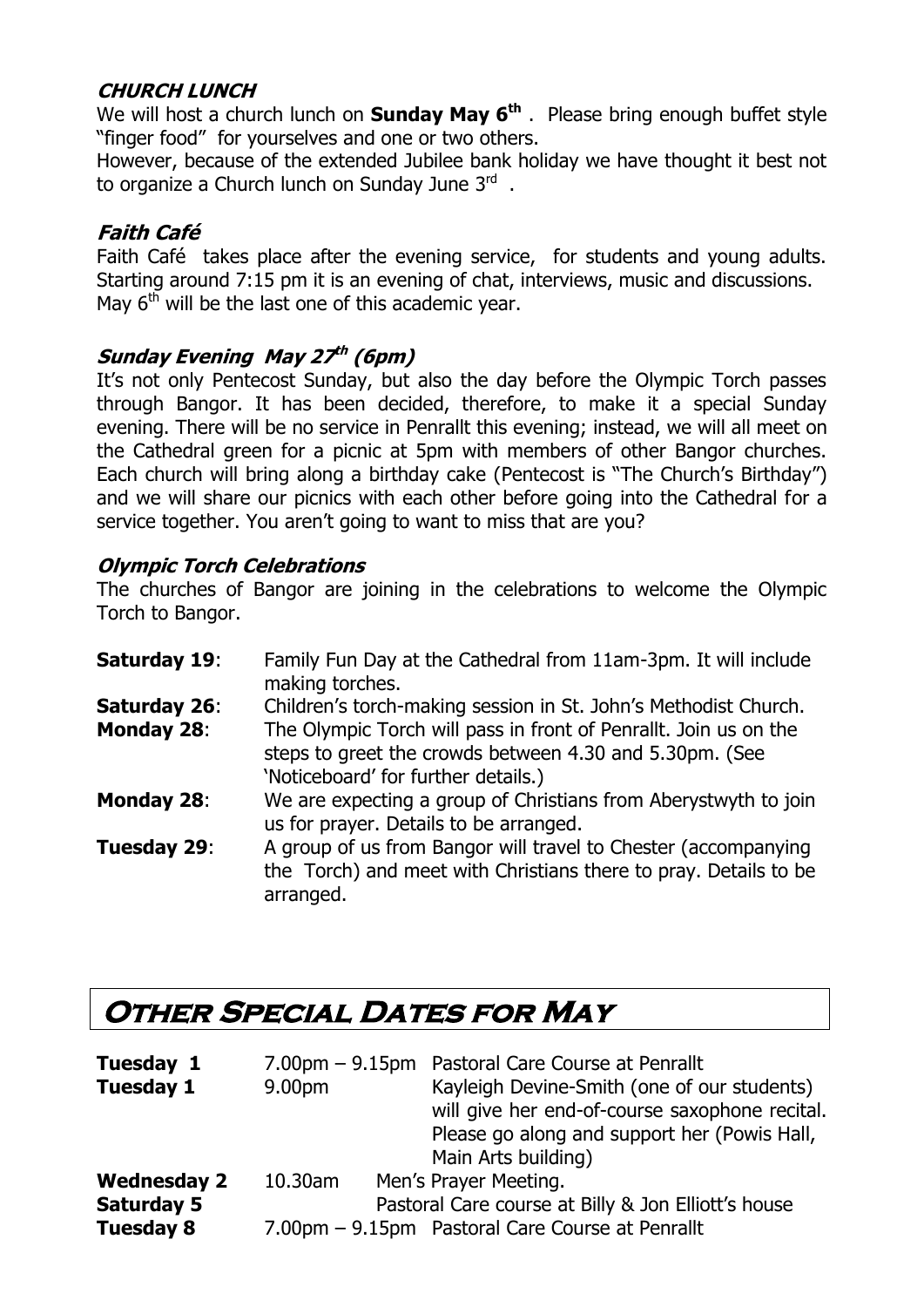| <b>Wednesday 9</b>  |                                                        | 2.00pm - 5.30pm Cymanfa Arfon (Welsh speaking Baptist<br>Churches) meeting in Caersalem Church,<br>Caernarfon.                 |  |
|---------------------|--------------------------------------------------------|--------------------------------------------------------------------------------------------------------------------------------|--|
| <b>Saturday 12</b>  | 7.00pm                                                 | Godfrey Birtill will be in Oasis Church, Beaumaris<br>(we often sing one of his songs, "Outrageous<br>Grace", in our services) |  |
| <b>Monday 14</b>    | 7.30 <sub>pm</sub>                                     | Deacons' Meeting                                                                                                               |  |
| <b>Wednesday 16</b> | 6.30pm                                                 | Tim Price will be giving his final exam recital in the<br>Powis Hall.                                                          |  |
| <b>Saturday 19</b>  | 7.30 <sub>pm</sub>                                     | Men's games evening                                                                                                            |  |
| <b>Tuesday 22</b>   | $7.00pm - 9.15pm$                                      | Pastoral Care Course at Penrallt                                                                                               |  |
| <b>Saturday 26</b>  | Pastoral Care Course concludes. Venue to be confirmed. |                                                                                                                                |  |
| <b>Saturday 26</b>  | 7.30 <sub>pm</sub>                                     | Worship Team meeting in the chapel (see<br>'Noticeboard')                                                                      |  |

**Christian Aid Week 13 th -19 th May Monday 14** 12.30pm Opening Service for Christian Aid Week in Berea Newydd followed by a bread and cheese lunch at 1.00pm. All are welcome. **Saturday 19** Coffee morning in the Quaker Meeting House

If you feel able to help with the house to house collection or give one hour on the High Street on Saturday morning 19th May, please contact Susan Cousins Tel. 01248-353878.

## **News of People**

It's great to see **Will Lewis** getting on so well after his knee replacement surgery.  **Joyce Ryan** is recovering after her operation and spell in hospital.

We are sorry to say goodbye to **Jane Hodgson** who is leaving us this month to take up a new post in Stockton Heath with the Water Resources Regional Team. We are going to miss her immensely, but wish her God's blessing in the move.

### **Children's Birthdays in May**

**1 st:** Rebecca Gordon-Roberts; **6 th:** Guto Evans; **16th:** Mark Walker; **21st:** Nathan Davies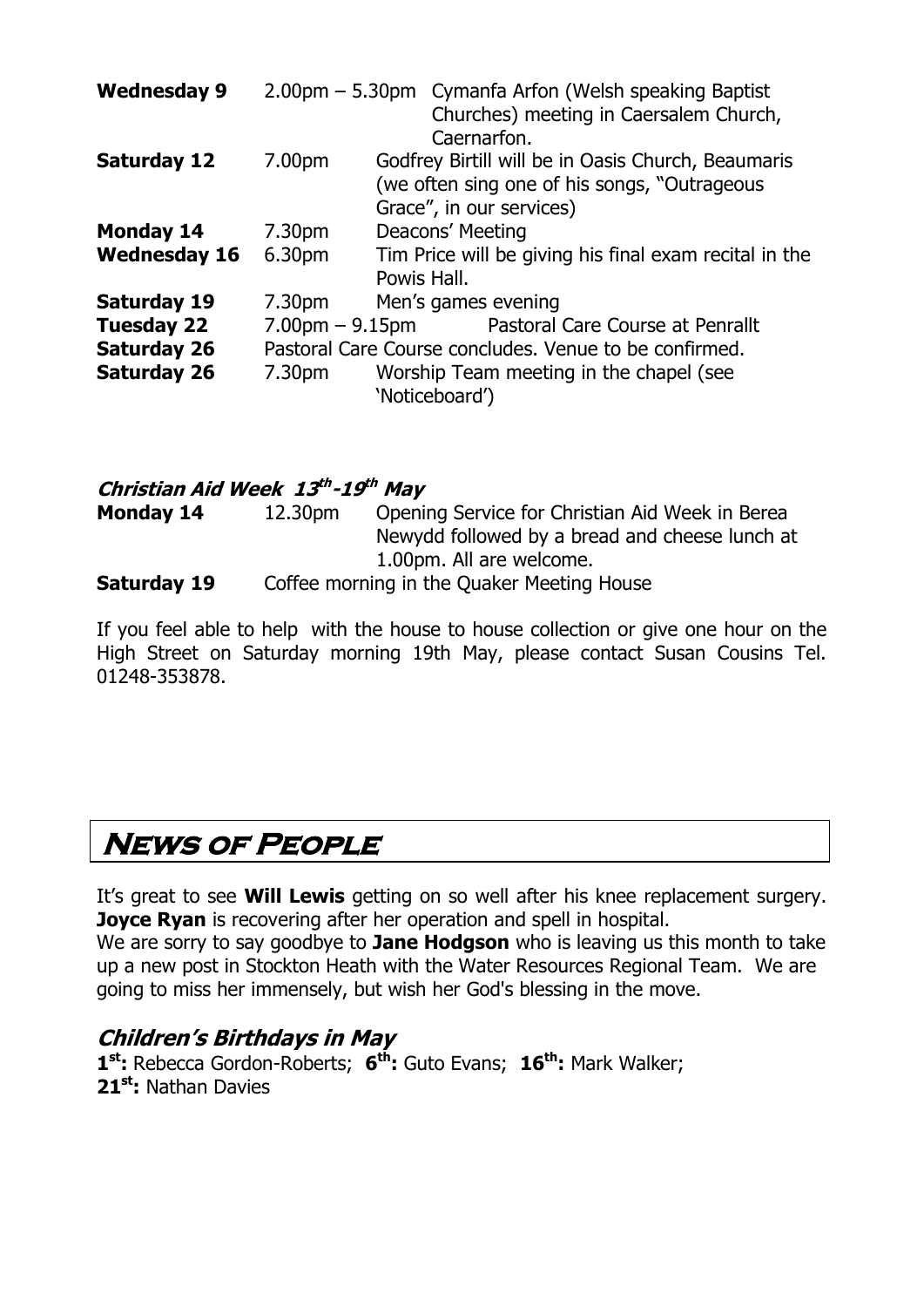## **Weekdays**

|            | עשטוט סוווטו <i>ו</i> – טו ו |                                         |                                                        |  |  |
|------------|------------------------------|-----------------------------------------|--------------------------------------------------------|--|--|
| <b>Day</b> | <b>Time</b>                  | <b>Details</b>                          | <b>Contacts</b>                                        |  |  |
| <b>Tue</b> | 8.00pm                       | HG, Nilgiri                             | Joan Beer (353874)                                     |  |  |
| <b>Tue</b> | 7.30pm                       | HG, Tyddyn Isaf, Menai<br><b>Bridge</b> | Magnus Forrester-Barker<br>(717570)                    |  |  |
| <b>Wed</b> | 10.30am                      | Men's Prayer Meeting                    | Peter Cousins (353878)                                 |  |  |
| Wed        | 2.00 <sub>pm</sub>           | Carers' Home Group                      | Carol Morris (716953)                                  |  |  |
| <b>Wed</b> | 7.30pm                       | HG, The Nomads                          | Jess & Seamus Adams (421185)<br>Susan Cousins (353878) |  |  |
| <b>Wed</b> | 7.30pm                       | HG, Bethesda                            | Jon & Deb Stammers (602868)                            |  |  |
| Wed        | 8.00pm                       | HG, Grŵp Cymraeg                        | Owen & Nia Lloyd Evans (352634)                        |  |  |
| <b>Thu</b> | 10.30am                      | Post-Alpha Bible Study                  | Sue & Lawrence Moss (713793)                           |  |  |
| <b>Thu</b> | 7.30pm                       | HG, Llanfairpwll                        | Sue & Lawrence Moss (713793)                           |  |  |
| <b>Thu</b> | 7.45pm                       | HG, Talwrn                              | Gill & James Goodman (751074)                          |  |  |
| Fri        | 10.30am<br>- noon            | <b>Cheeky Monkeys</b>                   | Joan Rymer (713003)                                    |  |  |
| Fri        | $10.30 -$<br>12.30pm         | HG, 6 Maes y Dref                       | Anne Collis (353173)<br>anne@collis66.freeserve.co.uk  |  |  |
| <b>Sat</b> | 8.30am                       | <b>Prayer Meeting</b>                   |                                                        |  |  |

### **Please check with the contact people when there are meetings this month.**   $HG = H \circ A$

## **Noticeboard**

[gmbirch@ceris.org.uk](mailto:gmbirch@ceris.org.uk) .

### **Men's Prayer Meeting Wednesday 2 May 10.30am** The men will meet for prayer as usual, followed by coffee in Options.

 **Walking Group Tuesday 15 May 10.30am** We will be following in the steps of Derek Brockway on one of his Weatherman Walking routes. The walk is approximately 5 miles and is a circular walk along a rugged coastal path up and around Holyhead Mountain via North and South Stack and Ellin's Tower. Meet in the car park at the Breakwater Country Park, Holyhead at 10.30 a.m. on Tuesday  $15<sup>th</sup>$  May. We will stop for a picnic lunch somewhere along the route. Geoff and Marilyn Birch will be leading this walk and if you need further information please contact them on 01286 870944 or email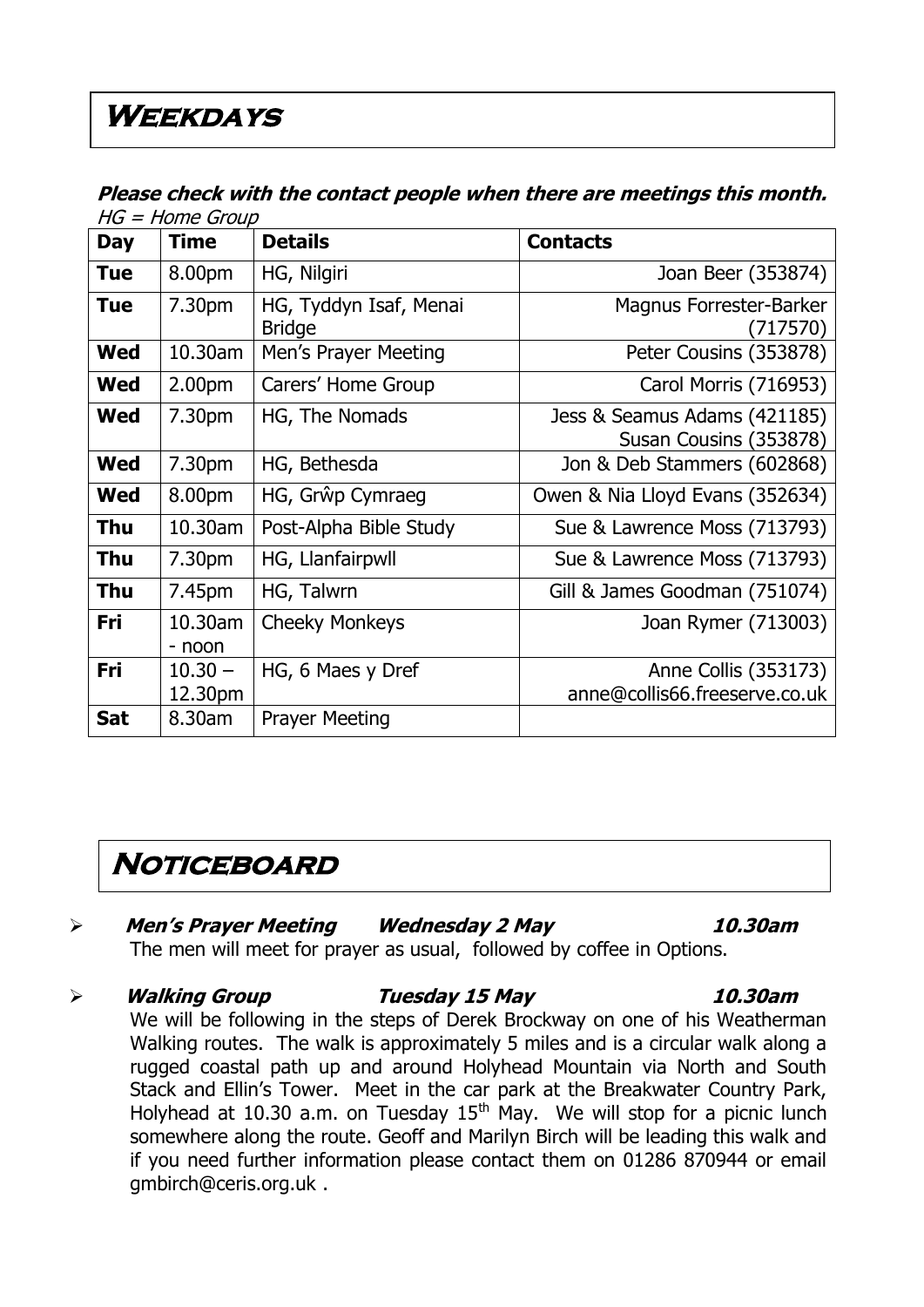### **Men's Games Evening Saturday 19May 7.30pm**

A chance to chill out and play skittles, darts and pool.

### **Worship Teams Saturday 26 May 7.30pm** A Saturday Session for the Worship Teams (for all musicians, singers and

worship leaders). Bring your insruments as we will be worshipping together. Contact Deb Stammers for more details [\(jonanddeborah@btinternet.com\)](mailto:jonanddeborah@btinternet.com).

### **Olympic Torch Monday 28 May**

The Olympic Torch will be passing Penrallt on its way through Bangor. We plan to serve tea and cakes on the front steps, and enjoy the occasion with local residents and students from **4.00pm**. Come and join us at **2.00pm** to decorate the front of the Church and make it a memorable day for all. Volunteers are

also needed to help out at two event sites in Bangor and help in the clearing up afterwards. Join in and get to know other Bangor people. Contact Bryan Collis to get involved

### **Bangor Carnival Saturday 9 June**

This is a great chance to get involved with people who have limited experience of what being a Christian is all about. There will be a Cytun Tea tent on the field and young people can join in making a float and being in the procession. Volunteers needed for stewarding, serving tea/coffee, erecting the marquee and clearing up afterwards. Contact Bryan Collis to get involved.

### **Prayer for Prodigals**

For practical and personal reasons, Prayer for Prodigals will no longer be meeting as a group, but we would like to maintain a focus in our prayers for these precious ones who have once known the Lord, but have, for whatever reasons, been unable to continue in their faith journey. We plan to use the Penrallt prayer diary to bring them to the Lord each month, and so invite you to give any names to Magnus or to Nancy Brook to be added to our current list, and we will continue to bring them to the Lord together. If appropriate, please update us with any encouragements or particular needs so that our prayers can be informed and relevant! Contact: Nancy Brook on (01248) 422272. or e-mail [garddirby@yahoo.co.uk](mailto:garddirby@yahoo.co.uk)

### **Training Workshops**

Throughout this year, Neil Hudson (London Institute for Contemporary Christianity) is leading training workshops across the UK for all those who want to create whole-life disciple-making churches. He'll be exploring the biblical vision, practical principles and offering a clear framework for moving forward. He will be covering all the questions you might ask and no doubt others too. How can you discern the right first steps to take in your own particular context? Individuals are more than welcome, but, given the nature and vital importance of the topic, it's often more helpful if leaders can come with others from the same church. The cost of the evening double-session is £6. Please register and pay online:

<http://cicconline.org.uk/events-generic/disciple-making-church-imagine> Some from the Penrallt Leadership team will be going  $-$  do try to go if you can. It will be beneficial!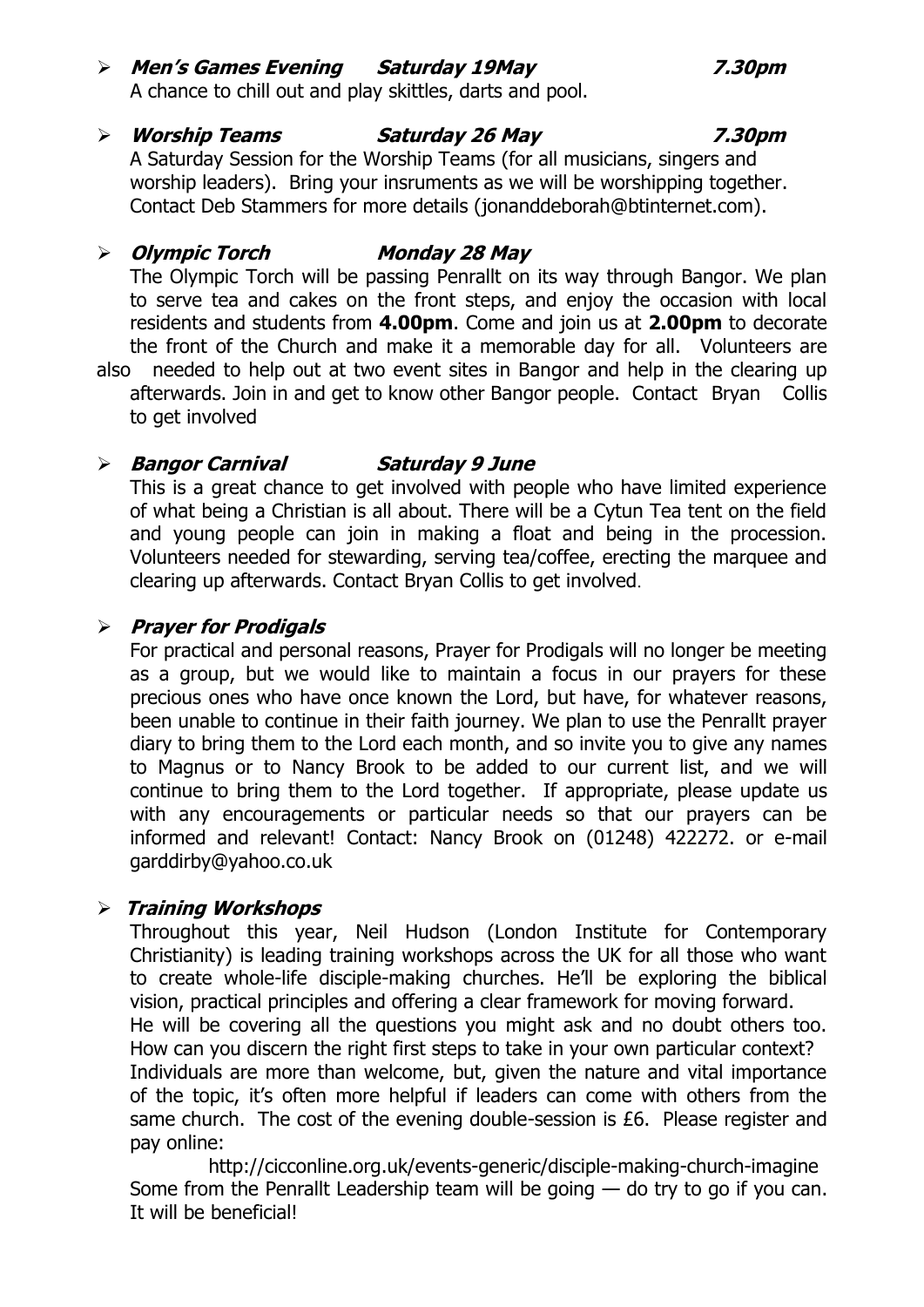### **Parenting under 5s – an invitation to join a course**

Bringing up children is one of the greatest privileges and challenges we are likely to experience – if you have an under 5, I'm sure you will agree with the challenge part! We plan to run a 10-session course for parents to look at how we can be the best parents possible, trying out new skills in a supportive atmosphere. The sessions are participative and fun and we plan to provide childcare if needed. Contact Bryan Collis or Wendy Lemon for more details.

### **Penrallt on Facebook**

100 people are signed up to Penrallt's Facebook site. Join us.

### **Homeless in Bangor**

We do not recommend giving money to the homeless. Instead, £5 in one of the brown envelopes from the table in the porch of the church (placed in the offering) will buy a hot meal for them through the St. Mary's Hostel scheme. So far Penrallt has contributed £3340 to the fund.

### **The Prayer Room**…

…is open before and after the service for quiet prayer. Penrallt is a place of prayer, so make use of this sacred space.

### **Pray for Penrallt Every Day**

Sign up to receive our prayer diary by e-mail every Monday morning by sending your request to: [office@penrallt.org.](mailto:office@penrallt.org)

If you have some subject for prayer, either send it in by e-mail, or fill in one of the pink cards, which are available in the porch, and place it in the visitors' cards box or give it to Peter or Magnus.

### **Pastoral Help**

If you have pastoral concerns please contact Peter or one of the other members of the Pastoral Care team:

Geoff Birch 01286 870944 Pat Borlace 713146, Eunice Smith 713296, Judy Stammers 364394 Geoff Moore 410582

Holiday: Peter will be on holiday from Friday  $18<sup>th</sup>$  to Thursday 24<sup>th</sup> May. If you have any pastoral concerns this week please contact one of the members of the Pastoral Care Team.

> **Deadline for next month's newsletter** Sunday 20 May Please send information to Gwyneth [\(gwyneth@brindley-wales.com](mailto:gwyneth@brindley-wales.com) or 352682)